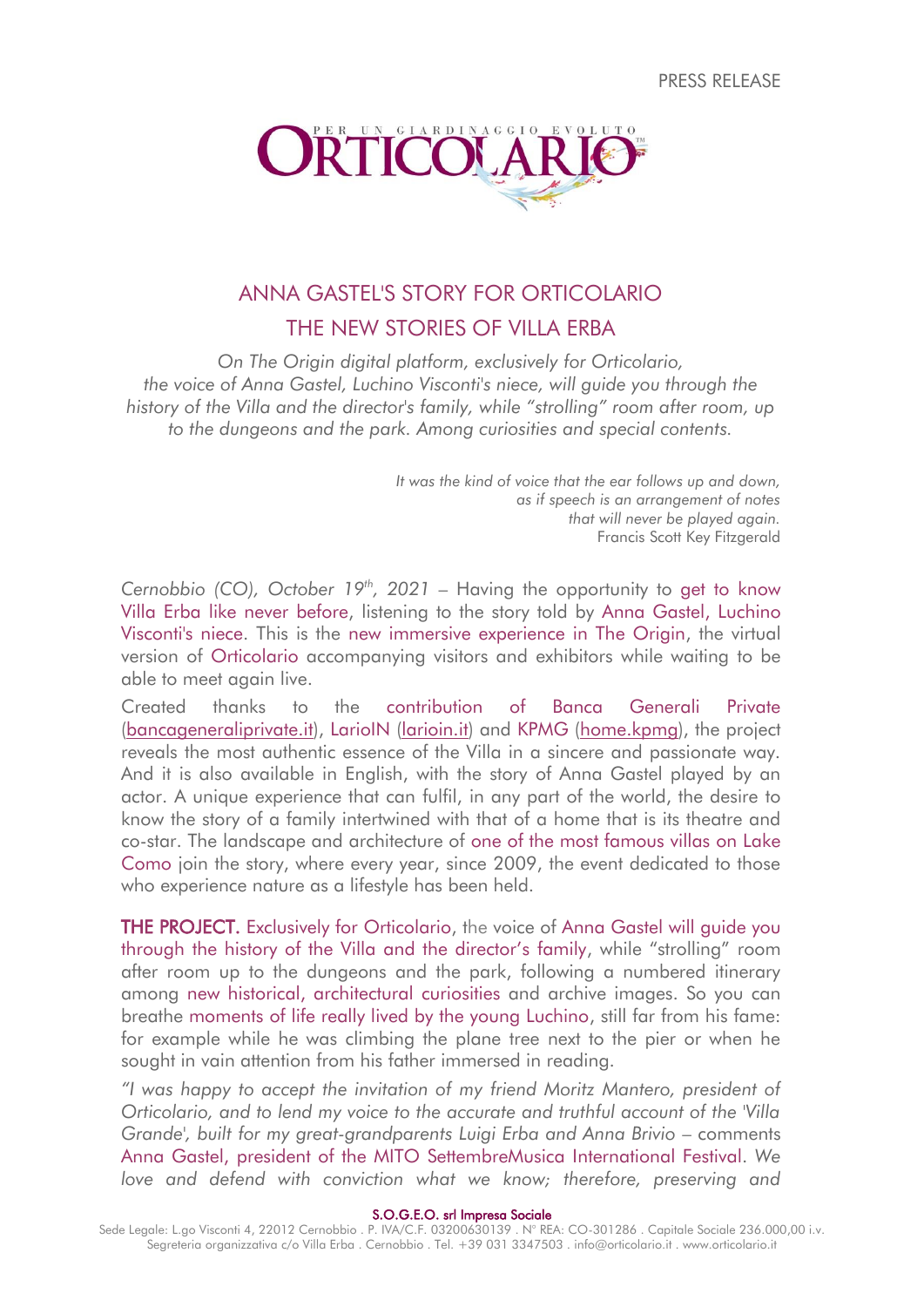*narrating the places of those who preceded us with love and emotion is the best* way to honour their memory and pass on their values, in a word not to forget".

THE "VILLA GRANDE". As Gastel tells in the quided tour on The Origin (accessed from orticolario.it), the building, built between 1898 and 1900 and now known as "Villa Antica", in the family was called "Villa Grande", demonstrating the economic power and social importance of the Erba family, who had it built.

The Park represents a rarity in the area, because it still remains a rare example of an entirely flat garden on Lake Como, almost a terrace on the water, built with landfill on a complex lake water mains system which, once the locks were opened, allowed easy irrigation.

*"Luchino said: 'Villa Erba is a house we love so much, a real Lombard Villa, so dear to us. We will all gather there, brothers and sisters, and it will be like when we were children and lived in the shadow of our mother'* – continues Anna Gastel. *The tradition has remained unchanged even for my generation and we, the seven Gastel children, lived with our cousins in a single, large garden divided only ideally by plants and flowers according to the will of Guido Visconti di Modrone, my mother's elder brother and sole heir of the entire Villa Erba complex, upon the death of his mother Carla".*

THE REASON FOR THE PROPOSAL. The guided tour of Villa Erba with the new story by Anna Gastel is fully part of Orticolario's philosophy: to make culture of the territory, proposing a narrative that can satisfy the interest of those who want to know the stories behind the places.

*"The proposal is designed both for travellers, who like to prepare for a future journey by taking possession of the memory of a landscape, and for curious spirits who, even from far away, through an interactive and immersive experience, have the opportunity to get to know the historic residence* – explains Anna Rapisarda, curator of Orticolario. *It is conceived for a cultured and slow way of travelling, not hasty and inattentive, and it is also ideal for schools, to make children aware of the history of the place and the importance of memory and narration, at the basis of our cultural evolution".*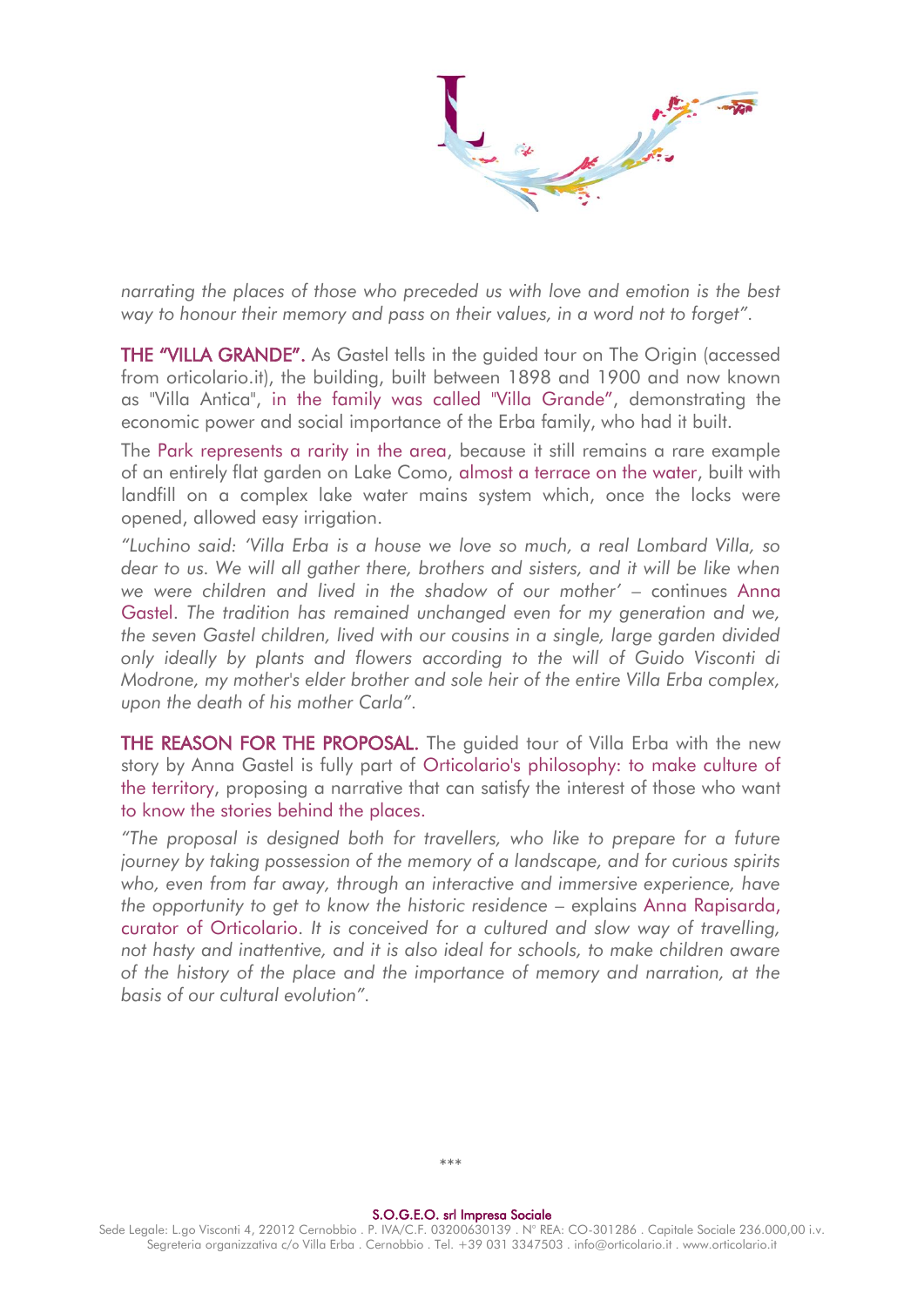### ABOUT ORTICOLARIO

Orticolario, now in its twelfth edition, is the cultural event dedicated to those for whom nature is a lifestyle. Scene of the exhibition will be the botanical park of Villa Erba in Cernobbio (CO), a nineteenth-century manor house overlooking the shores of Lake Como, childhood summer residence of director Luchino Visconti. A distinctive feature is the proposal of thematic gardens and art installations inspired by the theme of the year, among which the creations of the artists selected in the international competition "Creative Spaces" stand out. The title of the 2020 and 2021 edition is "Hypnotic", the theme is "Seduction" and the protagonist plant the Maple. The exhibition, that in 2019 achieved almost 30,000 visitors, is enriched by a wide range of rare, unusual and collectible plants, artistic craftsmanship and design with more than 290 carefully selected exhibitors, an intensive calendar of meetings and numerous educational and creative workshops for children, as well as performances, film screenings in the dungeons of the Villa Antica and floral shows. At the centre of the exhibition there is art, which is able to go beyond and break down the borders between inside and outside. During the three-day event and for the rest of the year, contributions are collected for the Amici di Orticolario Fund, which supports projects for the promotion of landscape culture and for five local charities.

### NOTE ABOUT ORTICOLARIO "THE ORIGIN"

In 2020, due to a health emergency, the event became Orticolario "The Origin": a new virtual and ongoing form, but always a "factory" of languages, ingenuity and talents, an experience of the landscape and for the landscape. Hence, Orticolario all year round, accessible in any part of the world from computers and any device, including VR (virtual reality) viewers. This is the first and only free cultural-commercial online platform, created in an exhibition centre located in a historic park. Developed by Tievent with Matterport 3D technology, thanks to an experimental and pioneering mapping, it allows the user to take a 3D virtual tour in any corner of Villa Erba and its park, to stroll in front of the lake and among ancient trees, while meeting events and proposals from nurserymen, artisans, designers. And the numbers from which the project started are more than generous: in 2019 the orticolario.it website recorded about 460,600 pages viewed, the followers on the social networks (Facebook and Instagram) exceeded 24,000, the YouTube channel obtained about 129,000 views, while the newsletter has over 17,700 subscribers. The Origin platform has reached almost 74,000 views since October 15<sup>th</sup>, 2020, the day it was activated.